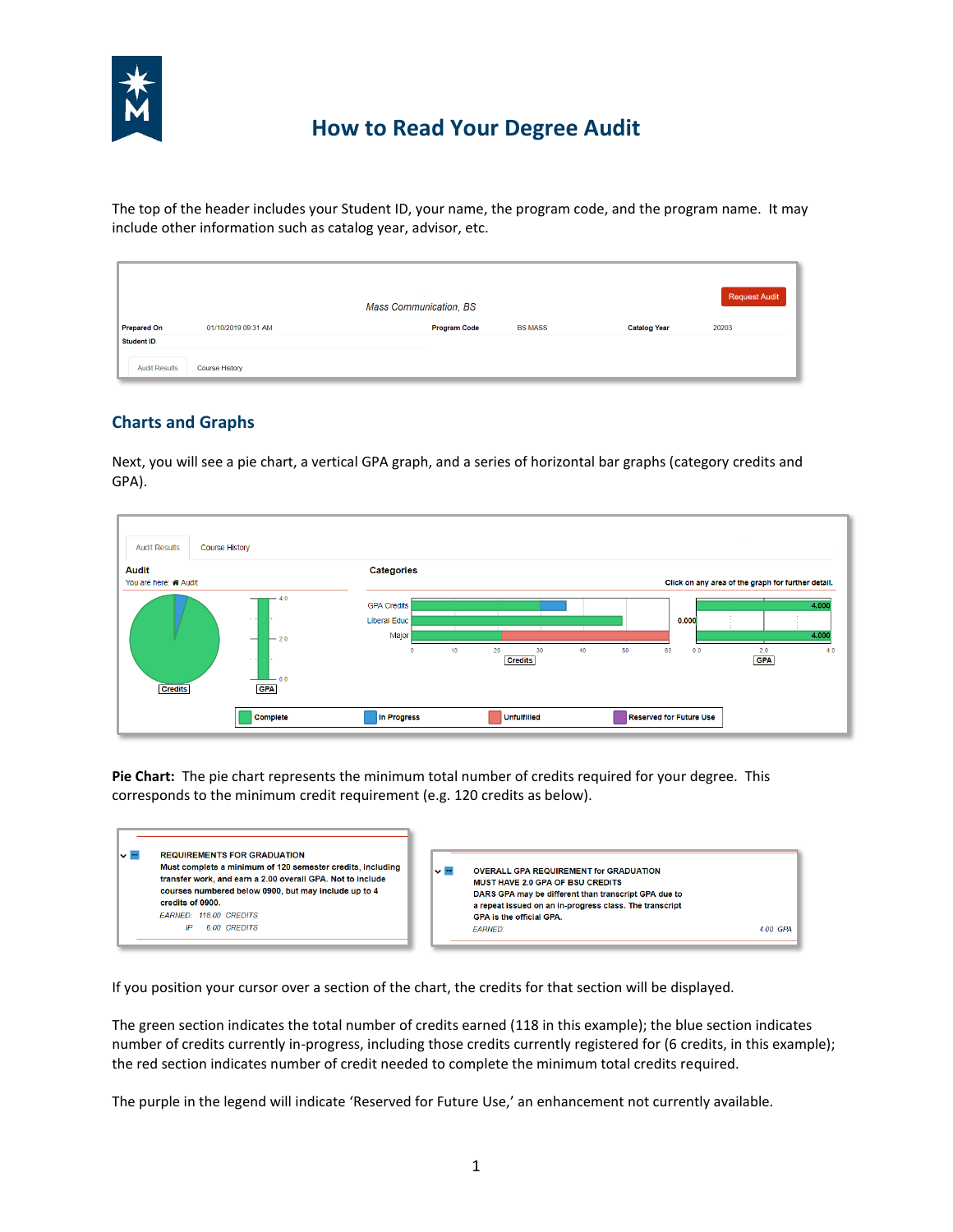**NOTE:** The pie chart and bar graphs may not reflect the number of credits actually being used toward your degree (as some requirements are based as courses rather than credits, therefore credits may be estimated in those cases). **You must review your entire audit** to determine if all of your requirements have been fulfilled.

**GPA Vertical Bar Graph:** The green vertical bar next to the pie chart indicates all courses used in the total credit requirement. (This usually includes only home campus coursework, but may include transfer coursework, as well.)



**Horizontal Hours Bar Graph:** This graph includes All GPA Credits, Liberal Education Requirements, and Major Requirements, but could include others depending upon the program. The legend for this graph is the same as that on the pie chart. Bar graph GPA may be hidden from displaying, if not relevant to display.



#### **Degree Requirements Text**

When you first open your audit, the degree requirements are set so that all sections are open. Clicking on 'Close All Sections' link will collapse the audit back to only requirement titles. Click on 'Open All Sections' link to expand the audit to show the detail for all requirements. If you wish to view details on an individual requirement, you can do so by clicking on the arrow to the left of the requirement title as you scroll down the audit.

#### **Printing the Audit**

Select the 'Printer Friendly' link area of the report to print a text only version of the audit without charts and graphs (open sections are automatically open).

๏ **DOpen All Sections D** Close All Sections Printer Friendly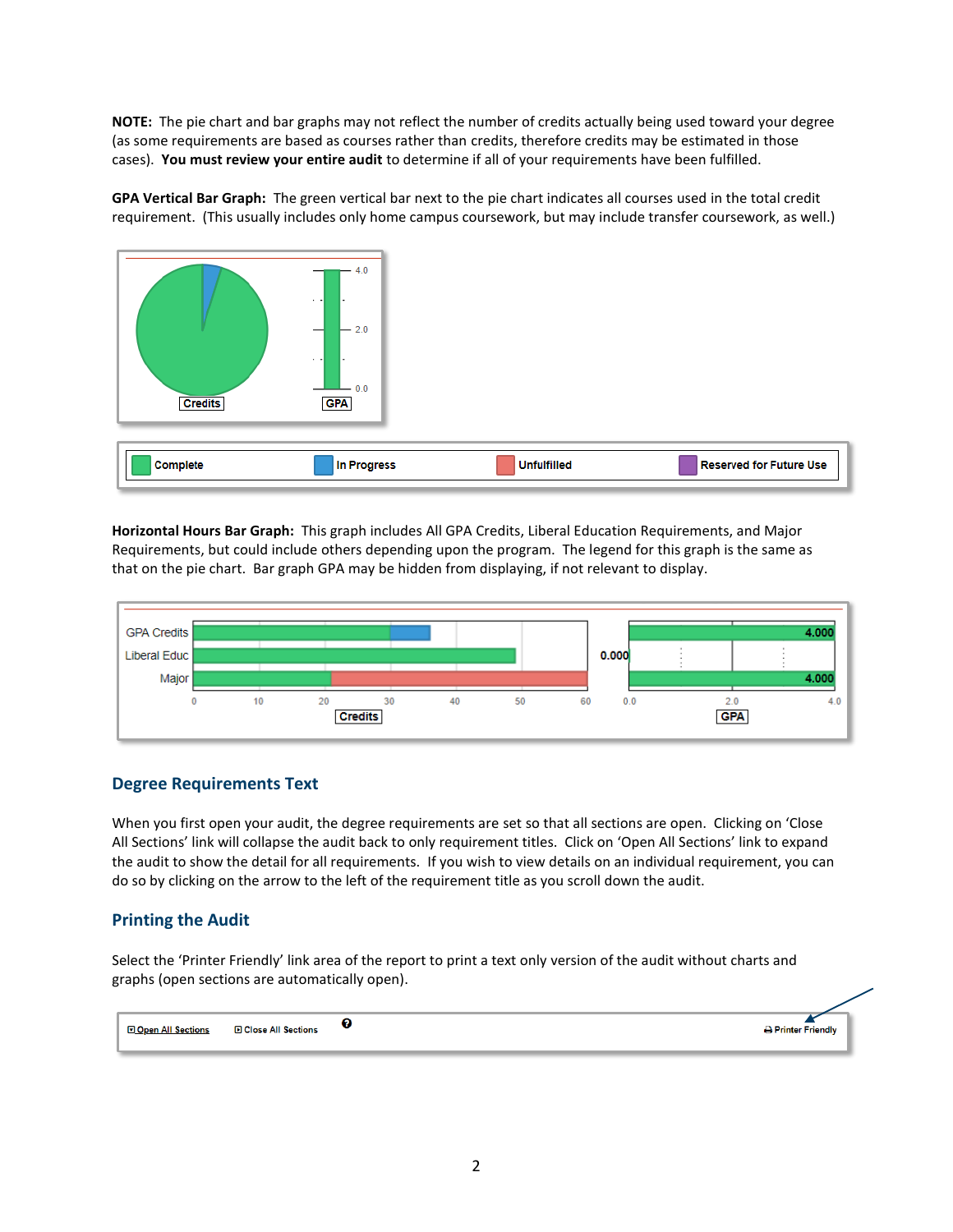#### **Drilling Down in the Audit**

Each of the categories in the bar chart (e.g. Major) may consist of several requirements. You may drill down to view these individual requirements and their associated charts and graphs by clicking on the bar graph for that category. You may drill down another level to view individual sub-requirements and the associated charts and graphs for those sub-requirements by clicking on the requirement for which you would like to see details.



You may drill back up to any level by clicking on the appropriate level in the upper left-hand corner. To do this, click on the Category or Audit link (level) on the top of the audit or you may use the Back button.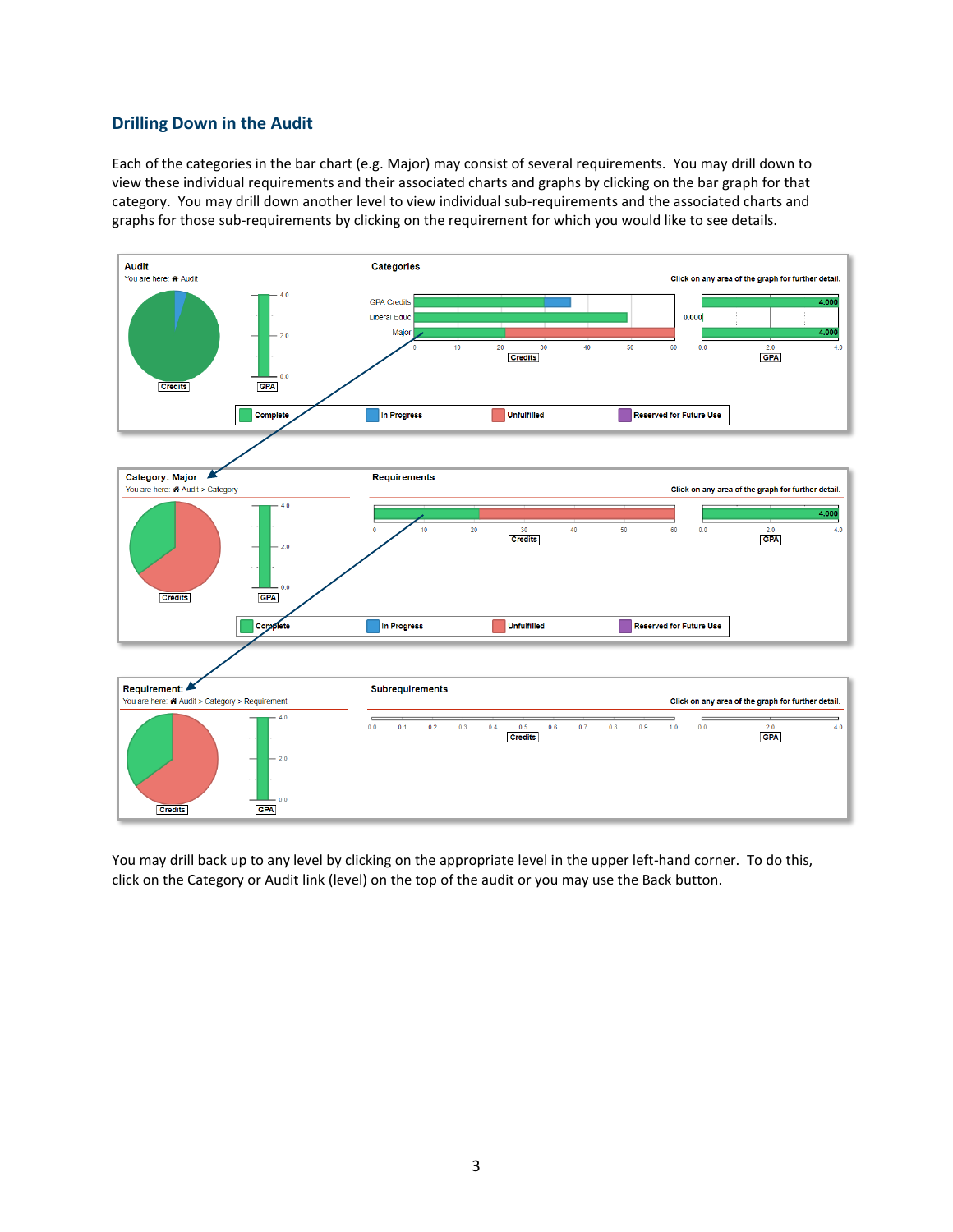## **Course History**

You may also view all of your courses in total or by term by clicking on the View Course History link. When you mouse over the Bar Chart you will see credit (green bar) and GPA (green dot) details for each term. You can also filter the course list by clicking on the green columns, or by using the 'Filter by' drop down menu.

|                                                                    | <b>Audit Results</b>  | Course History            |      |              |                                                                                                                                                                                                                                |                |              |
|--------------------------------------------------------------------|-----------------------|---------------------------|------|--------------|--------------------------------------------------------------------------------------------------------------------------------------------------------------------------------------------------------------------------------|----------------|--------------|
| <b>Audit</b><br>You are here: « Audit                              |                       |                           |      |              |                                                                                                                                                                                                                                |                |              |
| <b>Audit Results</b>                                               | <b>Course History</b> |                           |      |              |                                                                                                                                                                                                                                |                |              |
|                                                                    |                       | <b>III</b> Course History |      |              |                                                                                                                                                                                                                                |                |              |
|                                                                    |                       | 100                       |      |              | 4.0<br>o<br>o                                                                                                                                                                                                                  |                |              |
|                                                                    |                       | 80                        |      |              | 3.0                                                                                                                                                                                                                            |                |              |
|                                                                    |                       | 60                        |      |              | 2.0                                                                                                                                                                                                                            |                |              |
| 40<br>1.0                                                          |                       |                           |      |              |                                                                                                                                                                                                                                |                |              |
|                                                                    |                       |                           |      |              |                                                                                                                                                                                                                                |                |              |
|                                                                    |                       | 20<br>$\theta$            |      |              | 0.0                                                                                                                                                                                                                            |                |              |
|                                                                    |                       |                           |      |              |                                                                                                                                                                                                                                |                |              |
|                                                                    |                       |                           |      |              |                                                                                                                                                                                                                                |                |              |
|                                                                    |                       |                           |      |              |                                                                                                                                                                                                                                |                |              |
| title of the filter such as 'Year' and 'Term')                     |                       |                           |      |              | Click on green columns to filter course list below by term or use the 'filter by' drop down menu below. If you wish to return to the entire course list, just reset the 'filter by' settings to their 'generic' settings (usua |                |              |
|                                                                    |                       | Filter by: Grade v Term   |      | ▼⊩▶          |                                                                                                                                                                                                                                |                |              |
| Summer 2015                                                        | <b>SS15</b>           | <b>ENGL2152</b>           | 2.00 | <b>TA</b>    | College Writing II                                                                                                                                                                                                             | NHCC: ENGL1202 | ✔            |
| <b>Fall 2015</b>                                                   | F 15                  | ELECT034                  | 3.00 | <b>TA</b>    | <b>Stress Management</b>                                                                                                                                                                                                       | NHCC: HLTH1050 | ✓            |
| <b>Fall 2015</b>                                                   | F 15                  | ELECT035                  | 3.00 | TB           | Concepts of the Stars and                                                                                                                                                                                                      | NHCC: PHYS1070 | U            |
|                                                                    | F 15                  | ELECT036                  | 3.00 | <b>TA</b>    | America's War in Vietnam                                                                                                                                                                                                       | LSC: HIST2130  | $\checkmark$ |
|                                                                    | <b>S16</b>            | <b>MASC1840</b>           | 3.00 | $\mathsf{A}$ | Intro to Media Writing                                                                                                                                                                                                         |                | V            |
|                                                                    | <b>SS16</b>           | <b>MASC2760</b>           | 3.00 | A            | Documentary Film                                                                                                                                                                                                               |                | ú            |
| <b>Fall 2015</b><br>Spring 2016<br>Summer 2016<br><b>Fall 2016</b> | F 16                  | <b>BUAD3361</b>           | 3.00 | $\mathsf A$  | Marketing                                                                                                                                                                                                                      |                |              |
| <b>Fall 2016</b>                                                   | F 16                  | <b>MASC2600</b>           | 3.00 | A            | Advertising                                                                                                                                                                                                                    |                | ں            |

Click on the 'Audit Results' link at the top of the audit to go back to the original audit.

| <b>Audit Results</b> | <b>Course History</b> |                           |
|----------------------|-----------------------|---------------------------|
|                      |                       |                           |
|                      |                       | <b>ILL</b> Course History |